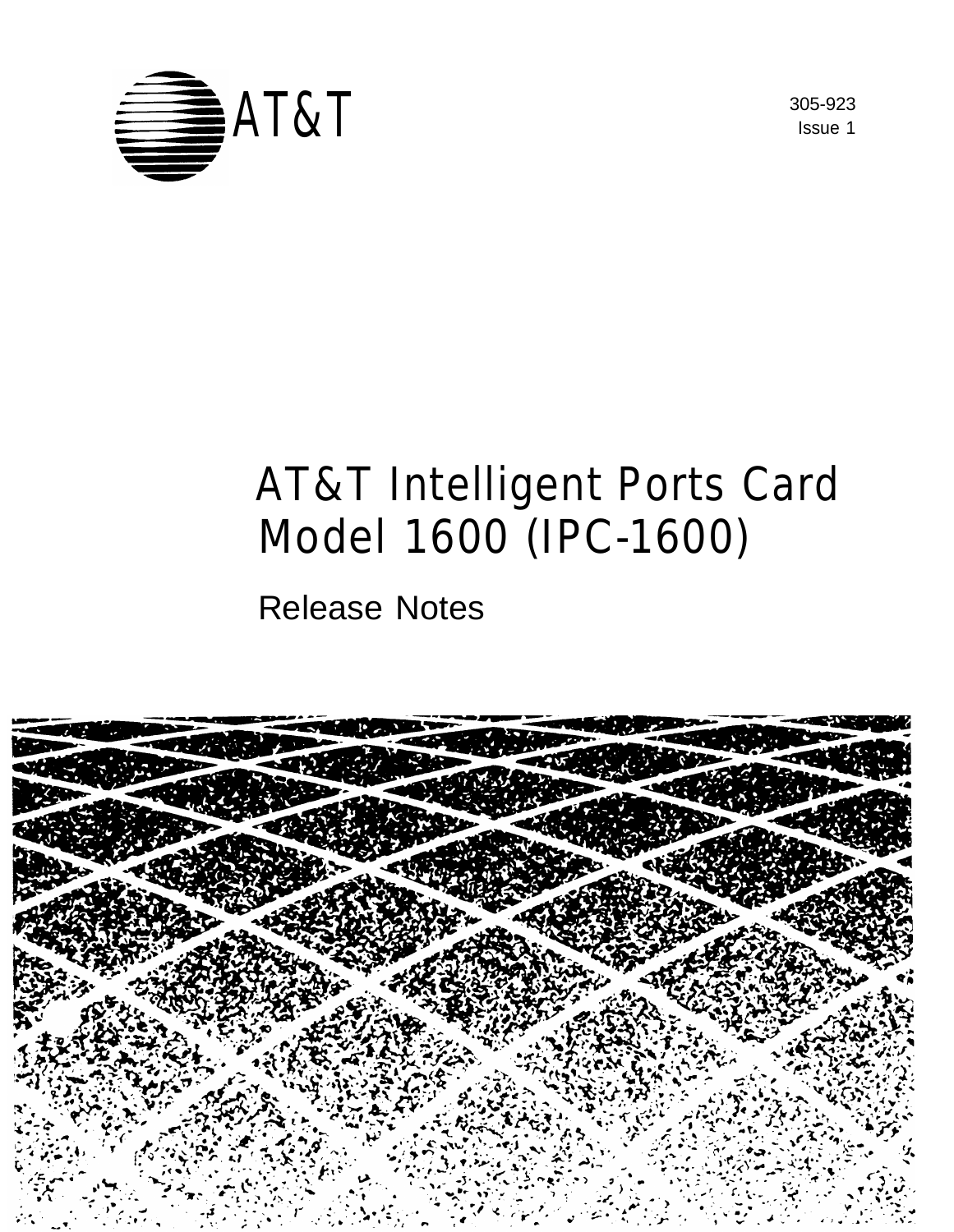#### **NOTICE**

The information in this document is subject to change without notice. AT&T assumes no responsibility for any errors that may appear in this document.

> Copyright© 1989 AT&T All Rights Reserved Printed in U.S.A.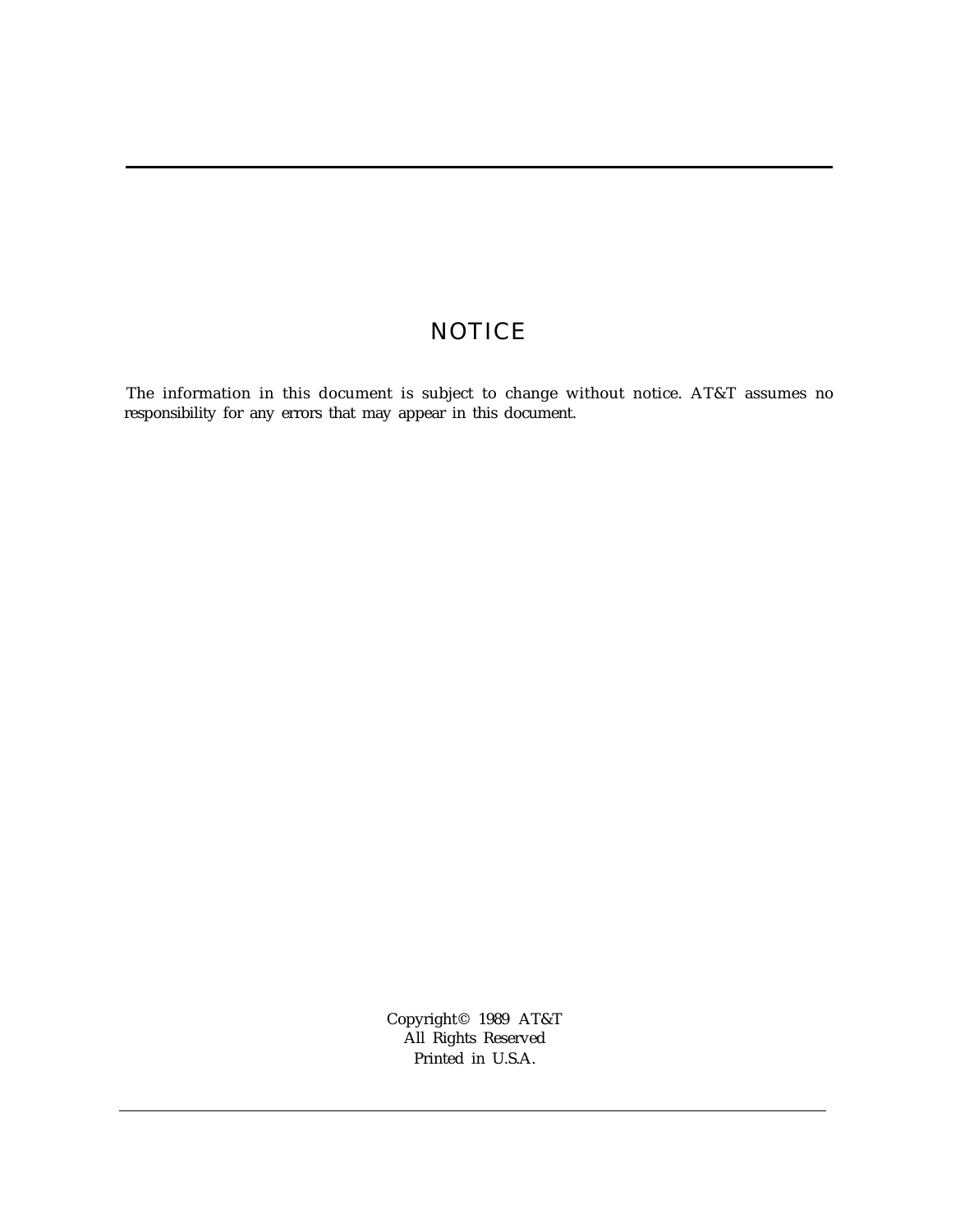# Table of Contents

| Preface                                      | $\mathbf{1}$             |
|----------------------------------------------|--------------------------|
| <b>Trademarks</b>                            | $\mathbf{1}$             |
| Ordering Information                         | $\mathbf{1}$             |
| Training Information                         | $\boldsymbol{2}$         |
| Introduction                                 | 3                        |
| <b>Software Notes</b>                        | $\overline{4}$           |
| FACE Outputs Incomplete Confirmation Message | $\boldsymbol{4}$         |
| Host System Tunable Parameter Guidelines     | $\overline{5}$           |
| <b>Input Queue Overflows</b>                 | 6                        |
| <b>Printer Port Setup</b>                    | 6                        |
| <b>Hardware Notes</b>                        | $\overline{7}$           |
| <b>Host System Memory Guidelines</b>         | 7                        |
| Installing the IPC-1600                      | $\overline{\mathcal{U}}$ |
| <b>Documentation Notes</b>                   | 8                        |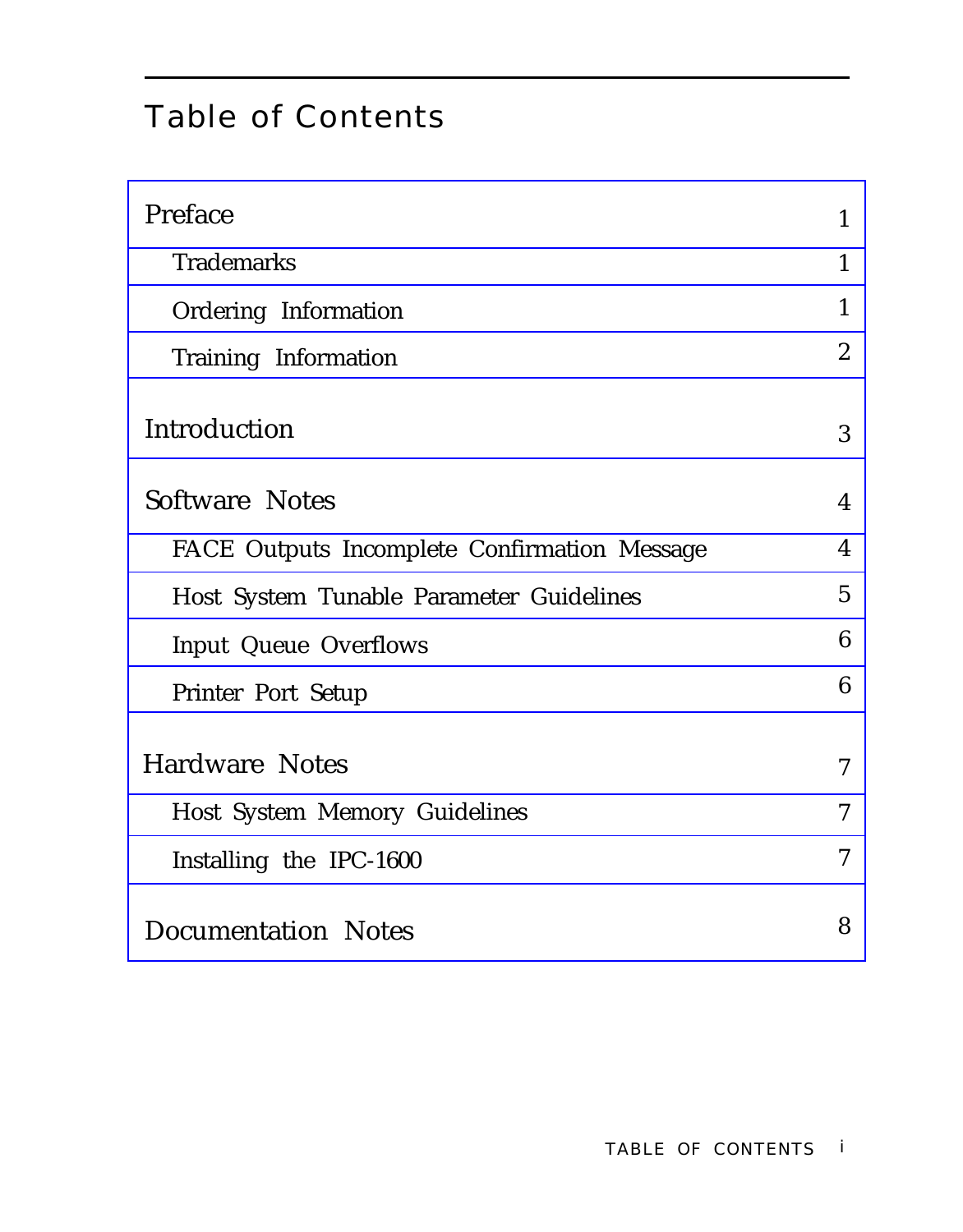## <span id="page-3-2"></span>Preface

#### <span id="page-3-0"></span>**Trademarks**

The following trademarks are used in these *Release Notes:*

- HP Registered trademark of Hewlett-Packard Company
- UNIX Registered trademark of AT&T.

## <span id="page-3-1"></span>Ordering Information

Additional copies of this document can be ordered by calling:

| Toll free: |                                  | $1 - 800 - 432 - 6600$ In the U.S.A. |  |
|------------|----------------------------------|--------------------------------------|--|
|            | 1-800-255-1242 In Canada         |                                      |  |
| Toll:      | $1 - 317 - 352 - 8557$ Worldwide |                                      |  |

OR by writing to:

AT&T Customer Information Center Attn: Customer Service Representative P.O. Box 19901 Indianapolis, IN 46219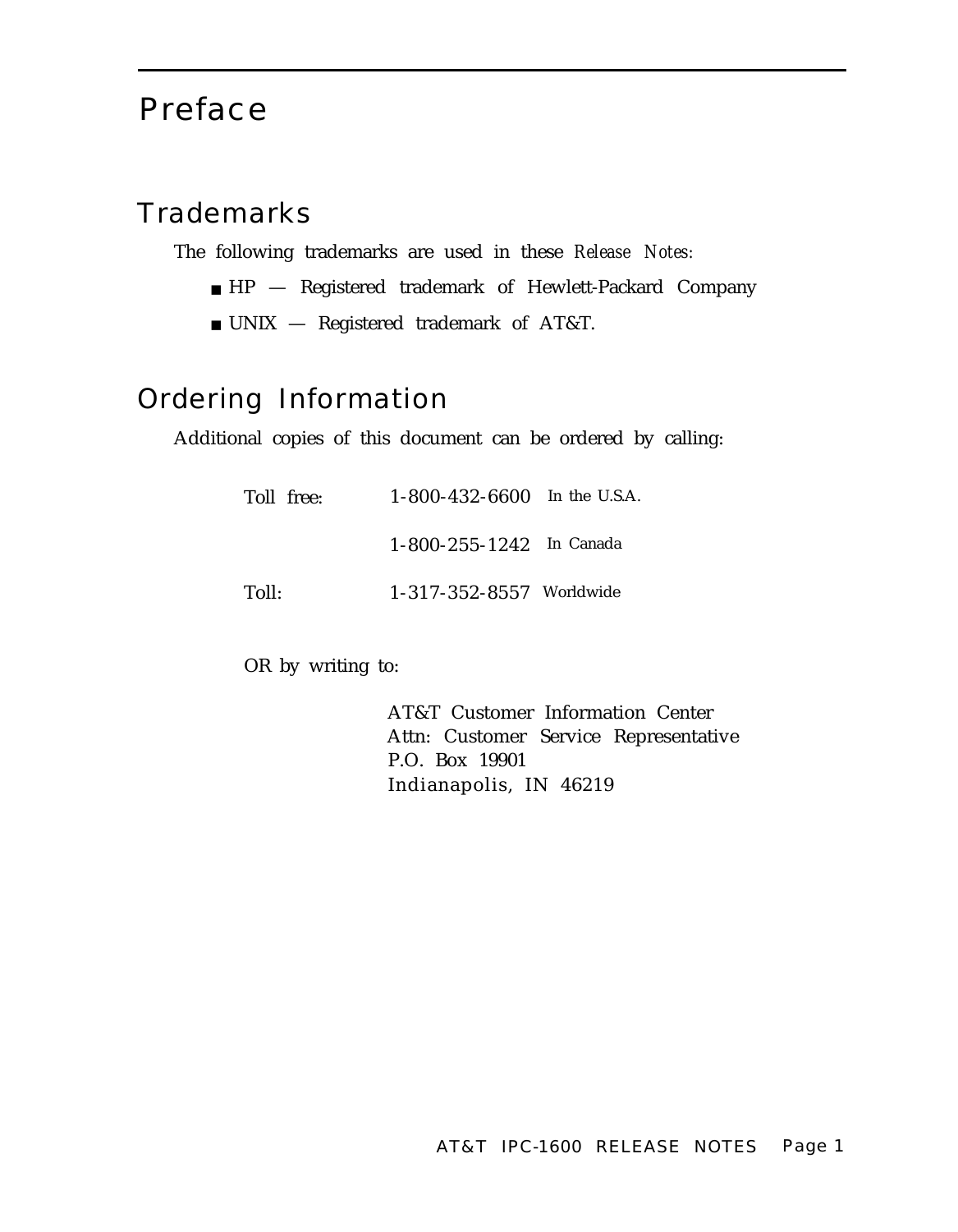### <span id="page-4-0"></span>Training Information

The *AT&T Education and Training Catalogue of Courses* and course schedules are free and can be ordered by contacting your account executive or by calling toll free:

1-800-554-6400 (extension 7150)

Training information can also be accessed electronically through our computerized catalogue:

> DIAL: 1-800-662-0662 or 1-614-764-5566 LOGIN: comcats PASSWORD: 88cat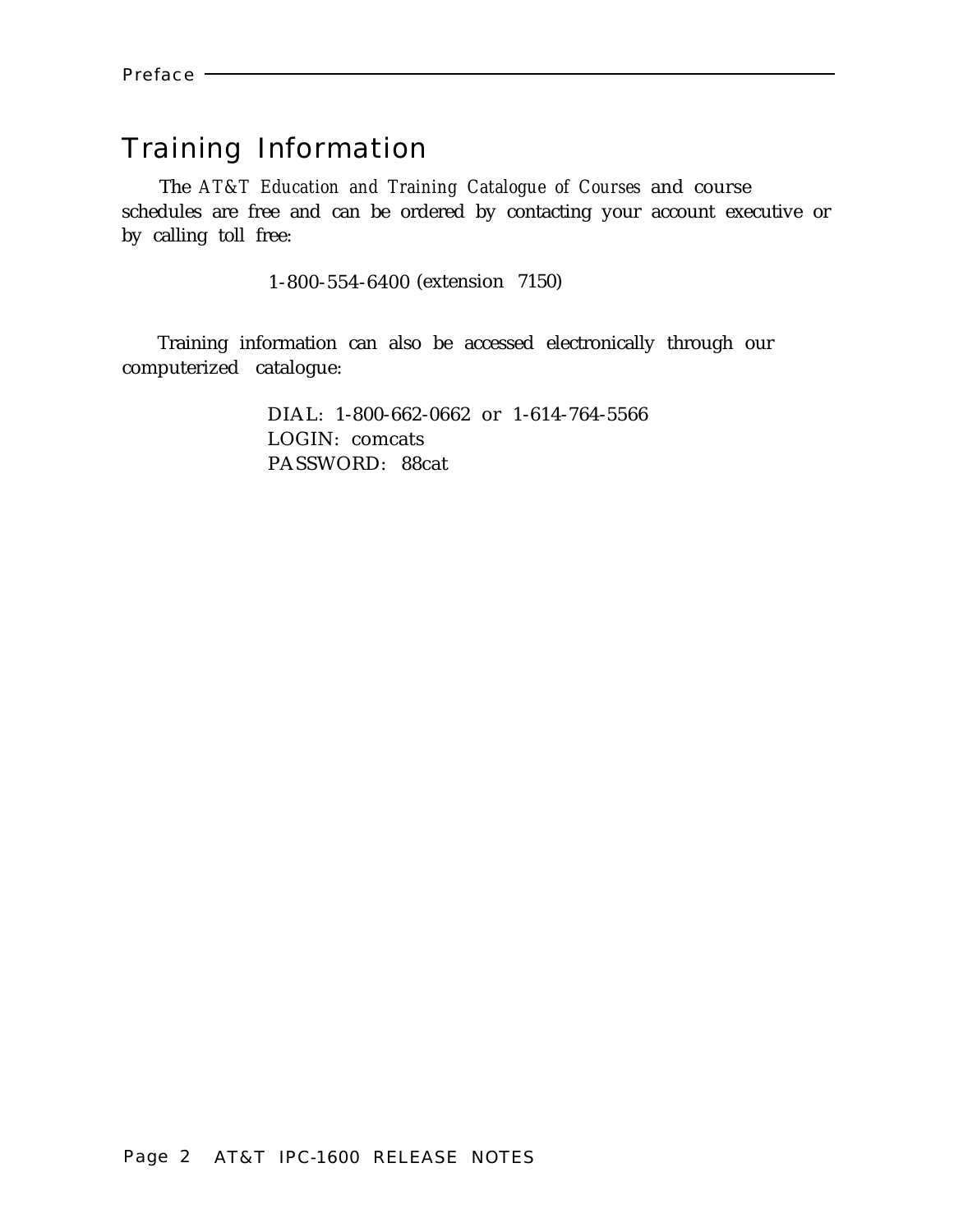## <span id="page-5-0"></span>Introduction

These *Release Notes* contain important information about the AT&T Intelligent Ports Card, Model 1600 (IPC-1600) product. The information is organized by software, hardware, and documentation notes.

The IPC-1600 is a 16-port, intelligent, serial Input/Output (I/O) controller with a 16-bit microprocessor running at 12.5 MHz. The 16 RS-232, asynchronous ports are connected to RJ-45 (10-pin) fanout modules via two 80-conductor ribbon cables.

The IPC-1600 operates with the AT&T UNIX® System V/386 Release 3.2 and later releases on the following machines:

- AT&T 6386E Work Group System
- AT&T 6386/25 Work Group System
- AT&T 6386E/33 Work Group System
- AT&T 6386E/33 Work Group System Model S.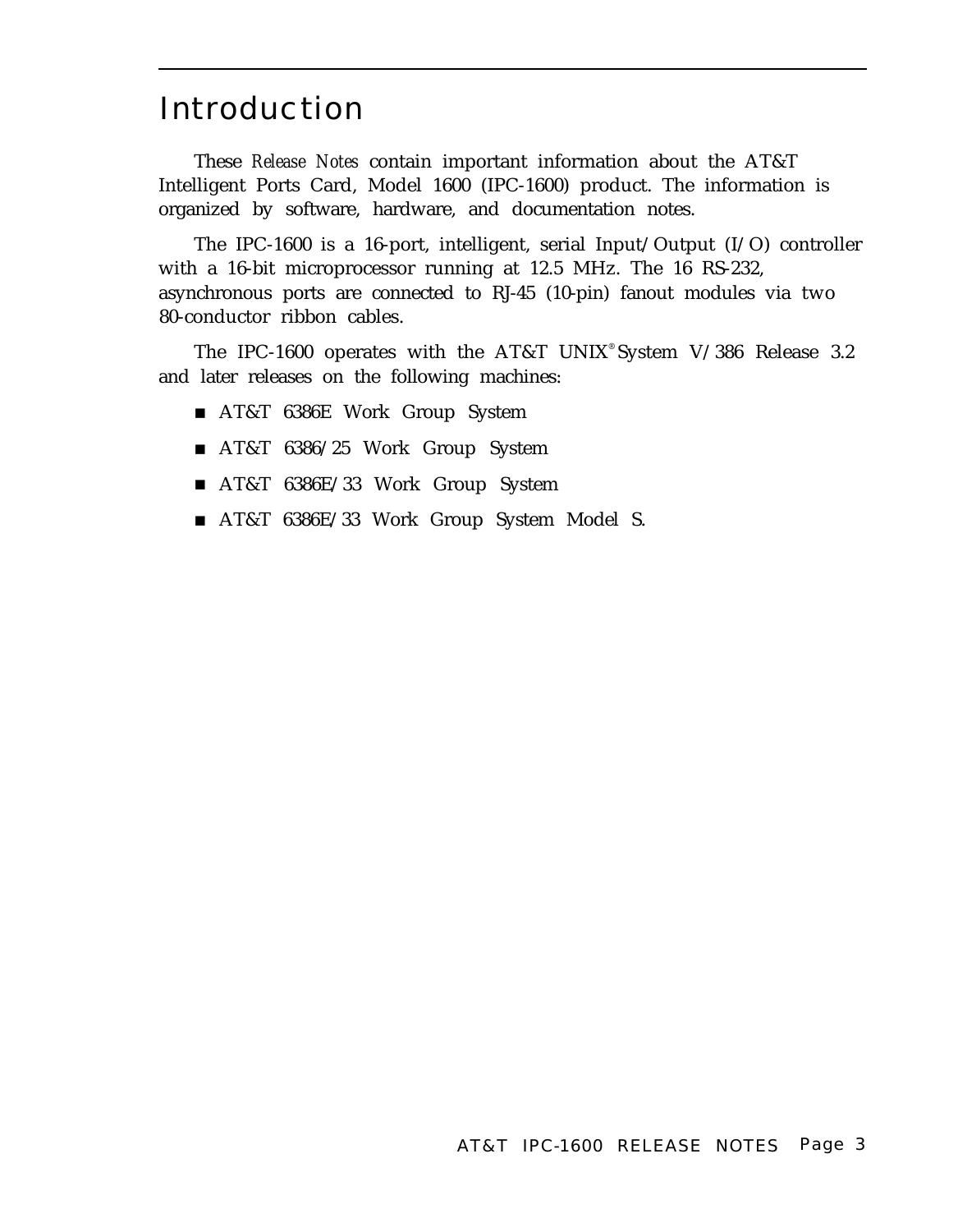# <span id="page-6-1"></span>Software Notes

### <span id="page-6-0"></span>FACE Outputs Incomplete Confirmation Message

When using the AT&T Framed Access Command Environment (FACE) to set up IPC-1600 ports, an incomplete confirmation message is output under the following conditions.

If an IPC-1600 port is to be turned off (disabled) and NONE is selected as the device in the Serial Ports Setup Menu, a message is displayed indicating that the port is currently connected to the computer. Pressing the **F3** (CONT) key results in the following incomplete output message:

Connection to computer on serial port xxx has been

In this output message, the *xxx* specifies the port to be disconnected. The output message should be displayed as follows:

Connection to computer on serial port xxx has been disconnected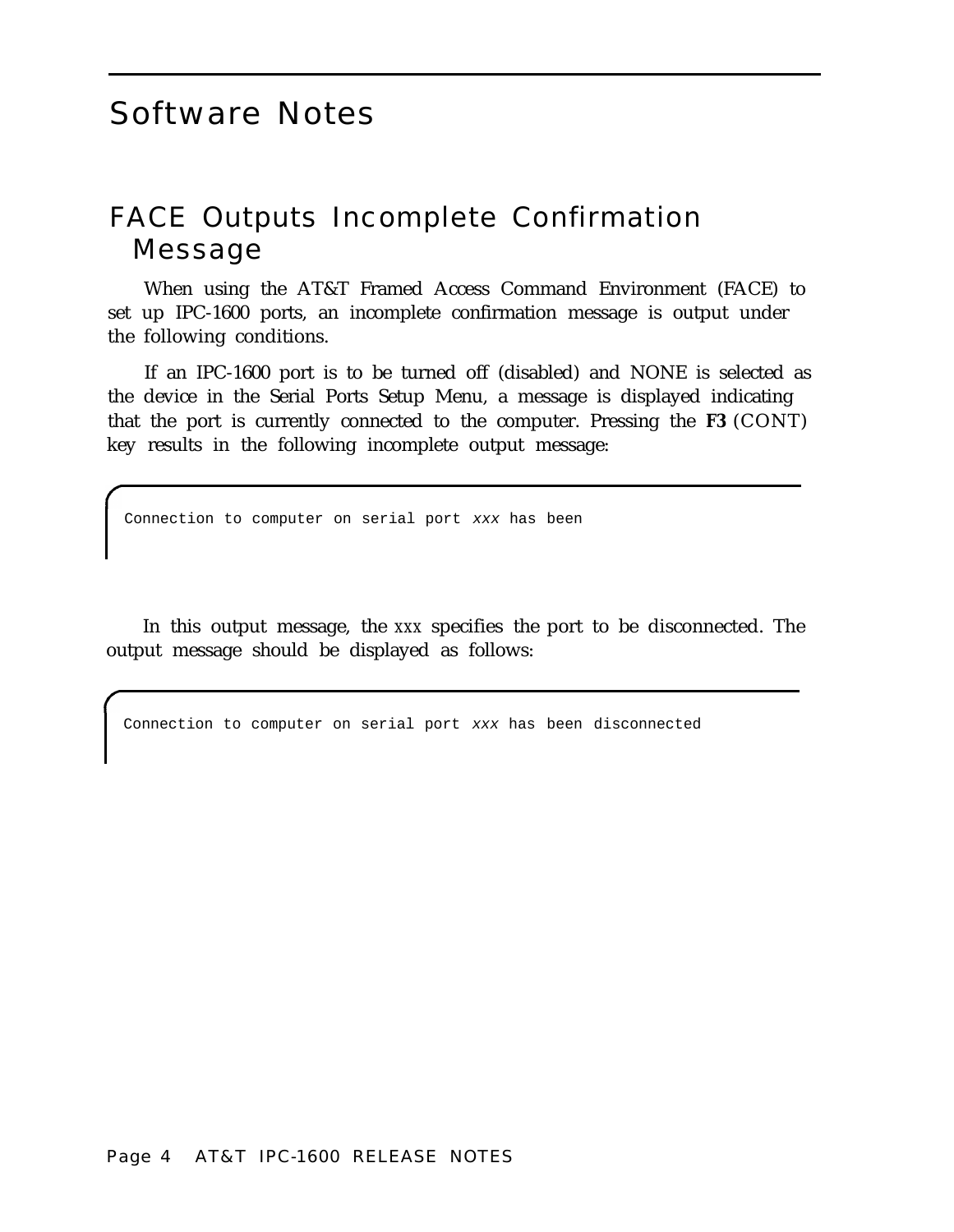## <span id="page-7-0"></span>Host System Tunable Parameter Guidelines

To obtain proper IPC-1600 performance, certain system tunable parameters should be adjusted to recommended values. Refer to the *UNIX System V/386 Operations/System Administration Guide* for additional information and procedures on setting tunable parameters. The following table shows the tunable parameter guidelines for the IPC-1600.

| <b>IPC-1600 TUNABLE PARAMETERS</b>              |                      |                   |                   |                     |
|-------------------------------------------------|----------------------|-------------------|-------------------|---------------------|
| <b>PARAMETER</b>                                | <b>SYSTEM MEMORY</b> |                   |                   |                     |
|                                                 | 2MB                  | 4MB               | <b>8MB</b>        | $16MB+$             |
| <b>NCLIST</b><br><b>NPROC</b><br><b>NREGION</b> | 120<br>100<br>210    | 170<br>150<br>300 | 560<br>200<br>600 | 1180<br>400<br>1200 |

Also note that the recommended minimum NCALL parameter value is 60. Failure to adjust these parameters may result in table overflow warning messages and poor performance.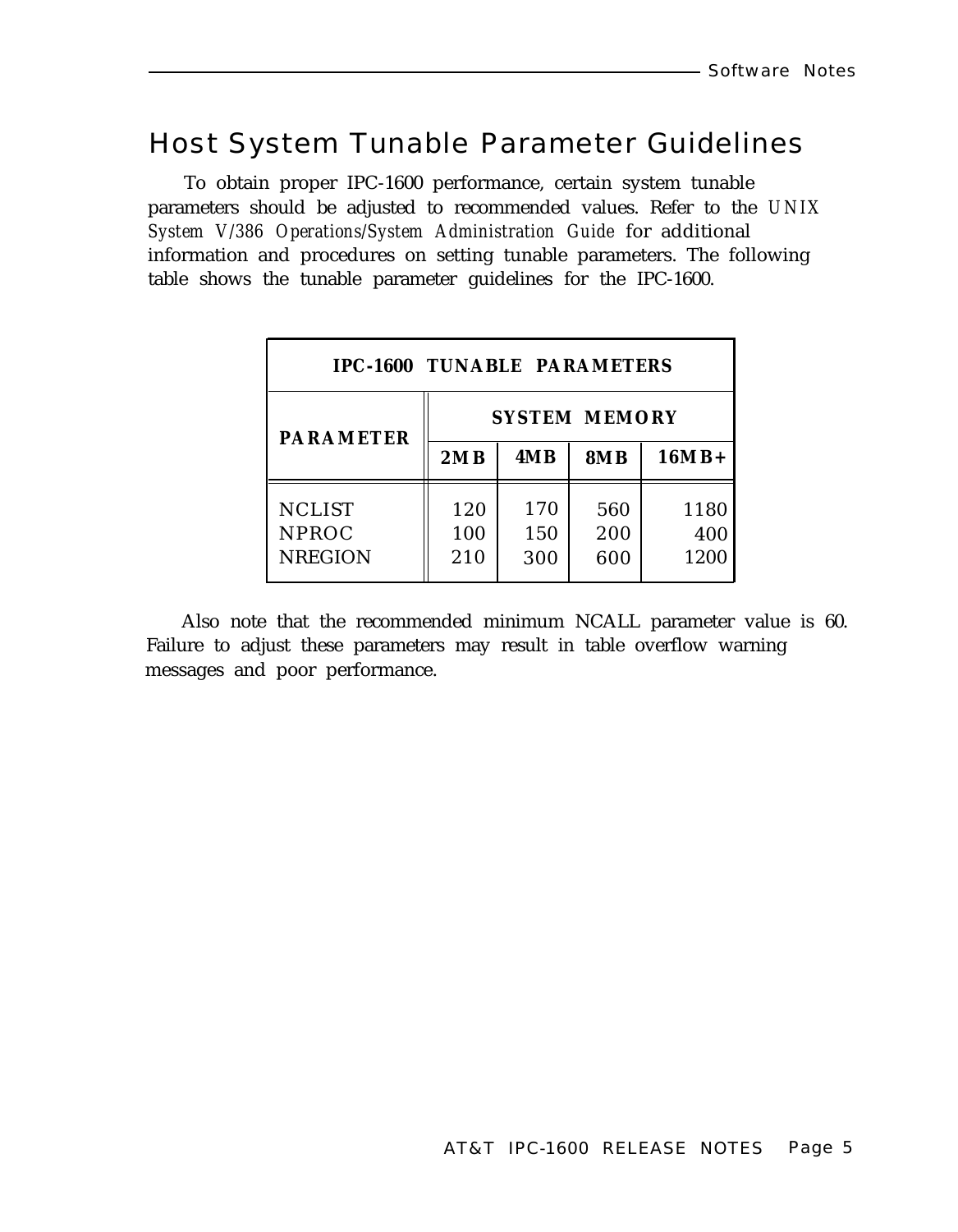#### <span id="page-8-0"></span>Input Queue Overflows

When the input queue overflows, 257 characters are flushed from the input queue instead of the 256 characters specified per the System V Interface Definition (SVID) requirement. The IPC-1600 uses 257 character input buffers. Users should be aware that application software expecting the 256 value is affected.

#### <span id="page-8-1"></span>Printer Port Setup

Printers like the AT&T 446 Laser Printer and the HP\* LaserJet Series II printers require the use of the **stty clocal** command to prevent loss of printer data. Do not use the **stty -clocal** command.

<sup>\*</sup> Registered trademark of Hewlett-Packard Company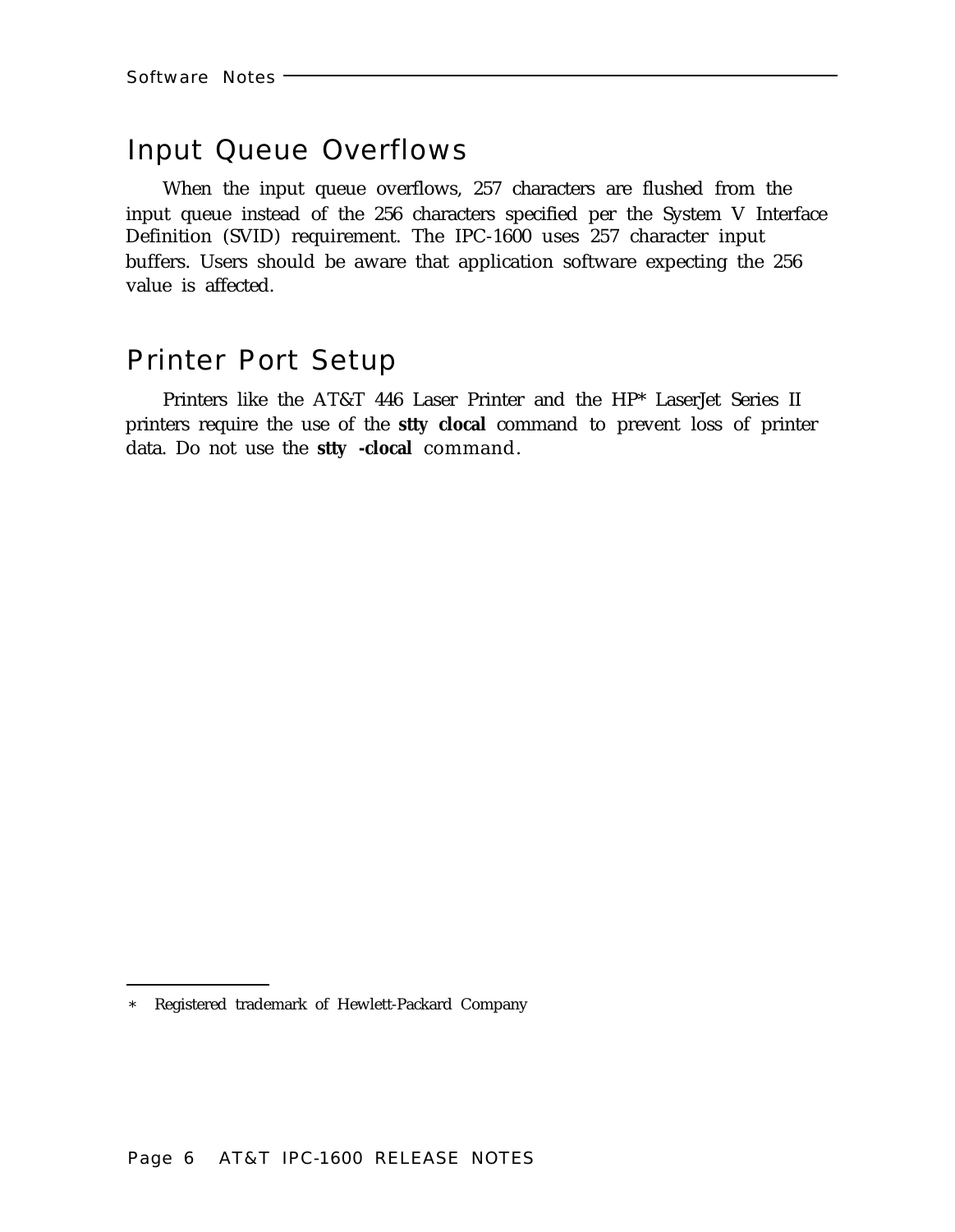## <span id="page-9-2"></span>Hardware Notes

#### <span id="page-9-0"></span>Host System Memory Guidelines

<span id="page-9-1"></span>Sufficient system memory must be available to support the number of IPC-1600 boards being installed. The following system memory guidelines should be followed.

| IPC-1600 SYSTEM<br><b>MEMORY GUIDELINES</b> |                                                  |  |  |  |
|---------------------------------------------|--------------------------------------------------|--|--|--|
| <b>NUMBER</b><br>OЕ<br><b>IPC-1600s</b>     | <b>MINIMUM</b><br><b>SYSTEM</b><br><b>MEMORY</b> |  |  |  |
| 1                                           | 2MB                                              |  |  |  |
| 2 OR 3                                      | 4 M B                                            |  |  |  |
| 4                                           | 8MB                                              |  |  |  |
| 5 TO 7                                      | 16MB                                             |  |  |  |

#### Installing the IPC-1600

Be careful not to damage the ribbon cables (for example, strip some insulation) when threading the cables through the board slot opening in the host computer.

The tasks of threading the cables through the slot opening, connecting the cables to the board, and then plugging the board into the bus connector are easier to do if the expansion slot adjacent to the component side of the IPC-1600 is empty while installing the IPC-1600.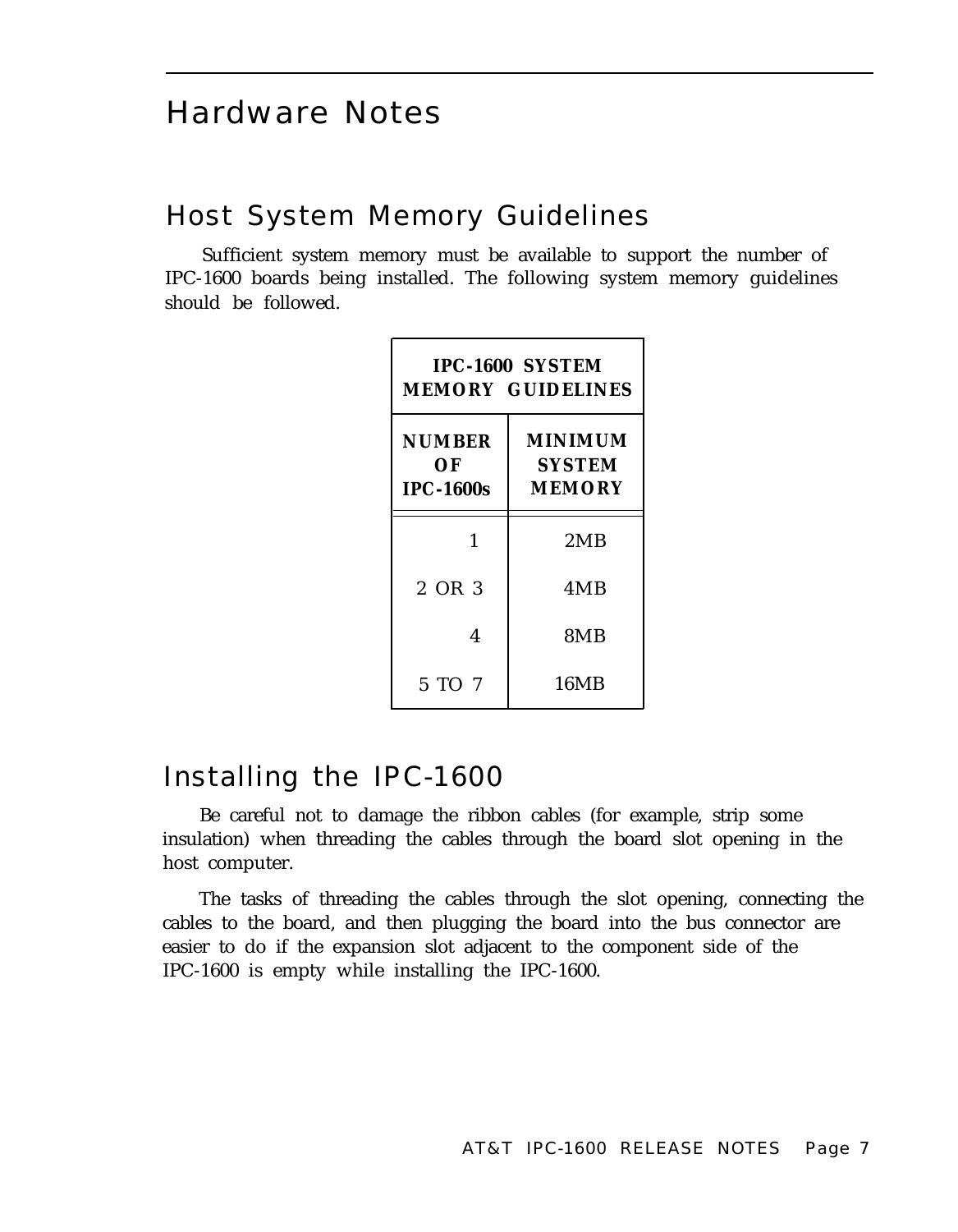## <span id="page-10-0"></span>Documentation Notes

In addition to these *Release Notes,* the following documents support the IPC-1600:

- *AT&T Intelligent Ports Card, Model 1600 (IPC-1600) User's Guide, Select* Code 305-920 (COMCODE 105747182)
- *AT&T Intelligent Ports Card, Model 1600 (IPC-1600) Ports Cabinet User's Guide,* Select Code 305-922 (COMCODE 106072705). (See note.)
- **Note:** The AT&T IPC-1600 Ports Cabinet is an optional cabinet, providing mounting space for two 16-Ports Fanout modules.